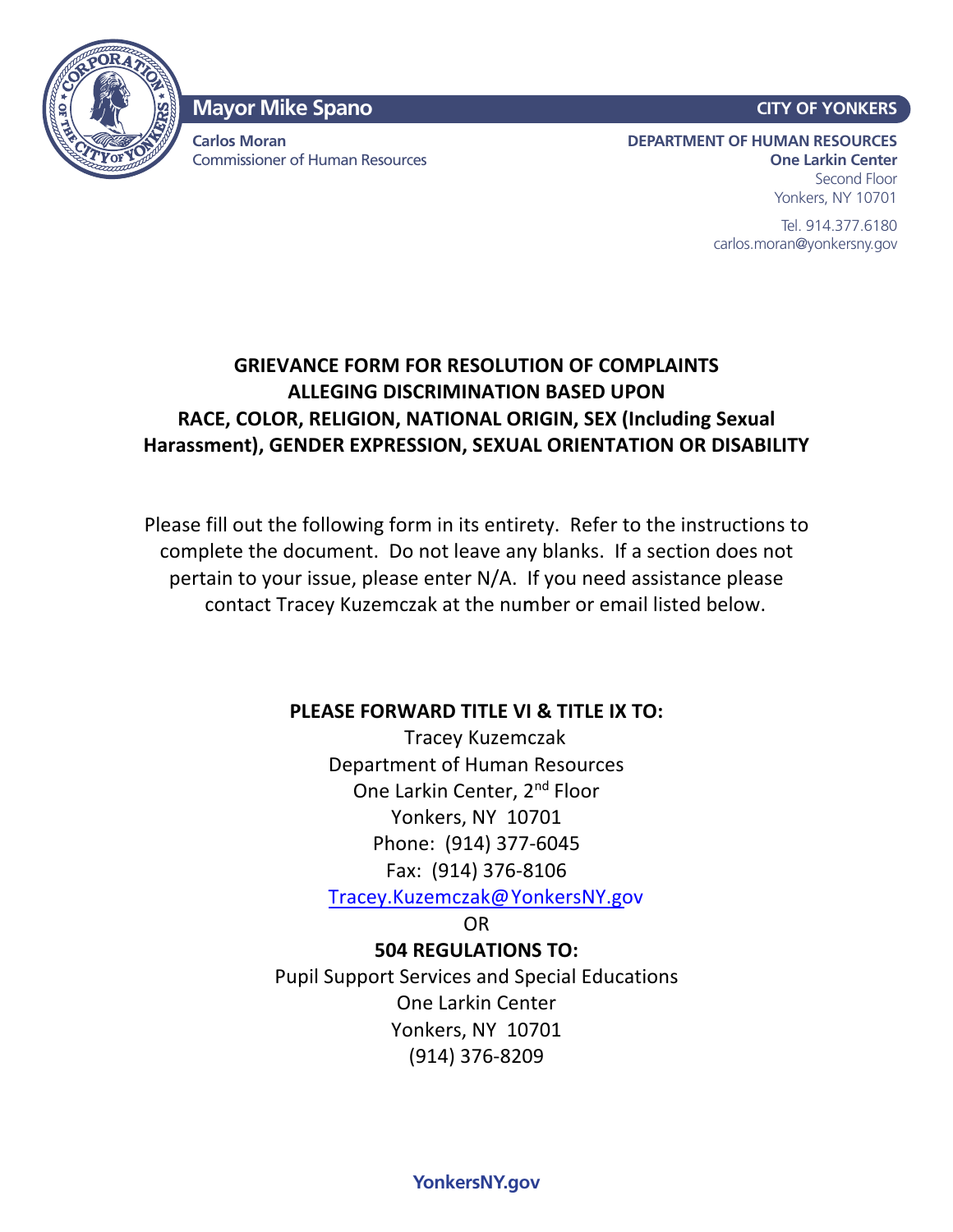## **Instructions for City of Yonkers Human Rights Complaint Form**

1) Please fill out the complaint form completely, answering all of the questions. If you feel a section does not apply to you, please enter N/A. If possible, please type. If you are filling out the form by hand, please print. Please do not write in the margins or on the back of this form.

**Please note:** A delay could occur in the filing and the investigation of your complaint if the form is not filled out properly or if the information you provide is not legible.

2) Attach copies of any documents that you think will help the Division investigate your case (pay stubs, letter of termination, performance evaluations, disciplinary notices, etc.).

3) Return the complaint form to the address listed on the cover page. You may return the complaint by postal mail or personal delivery. You may also email your complaint to Tracey.Kuzemczak@YonkersNY.gov or fax it to (914) 376-8106.

4) Keep a copy of your complaint, and copies of any documents that you attach, for your own records.

5) The completed form must be returned to the Department of Human Resources promptly. After the Department accepts your complaint, we will contact the department or person(s) whom you are charging with discrimination.

6) The Department of Human Resources investigates complaints of discrimination based on: (Number **7**, page 2 of Complaint form).

**Age** (if you are at least 18 years of age)

**Arrest Record** (that was resolved in your favor or adjourned in contemplation of dismissal or youthful offender record or sealed conviction record)

**Conviction Record** (only for private employers; against public employers, you must file directly in state court)

**Creed / Religion** (religious belief, practice, or observance)

**Disability** (A physical or mental condition or denial of reasonable accommodation.)

- Denial of Use of Guide Dog, Hearing Dog, or Service Dog
- Familial Status (if you are pregnant, are a parent of child under 18, or have a child under age 18 in the household.)

**Gender Identity or Expression** (actual or perceived gender-related identity, appearance, behavior, expression, or other gender-related characteristic regardless of the sex assigned to that person at birth, including, but not limited to, the status of being transgender)

**Race/Color** (because you are Asian, Black, White, etc.; includes ethnicity; includes traits historically associated with race such as hair texture or hairstyle)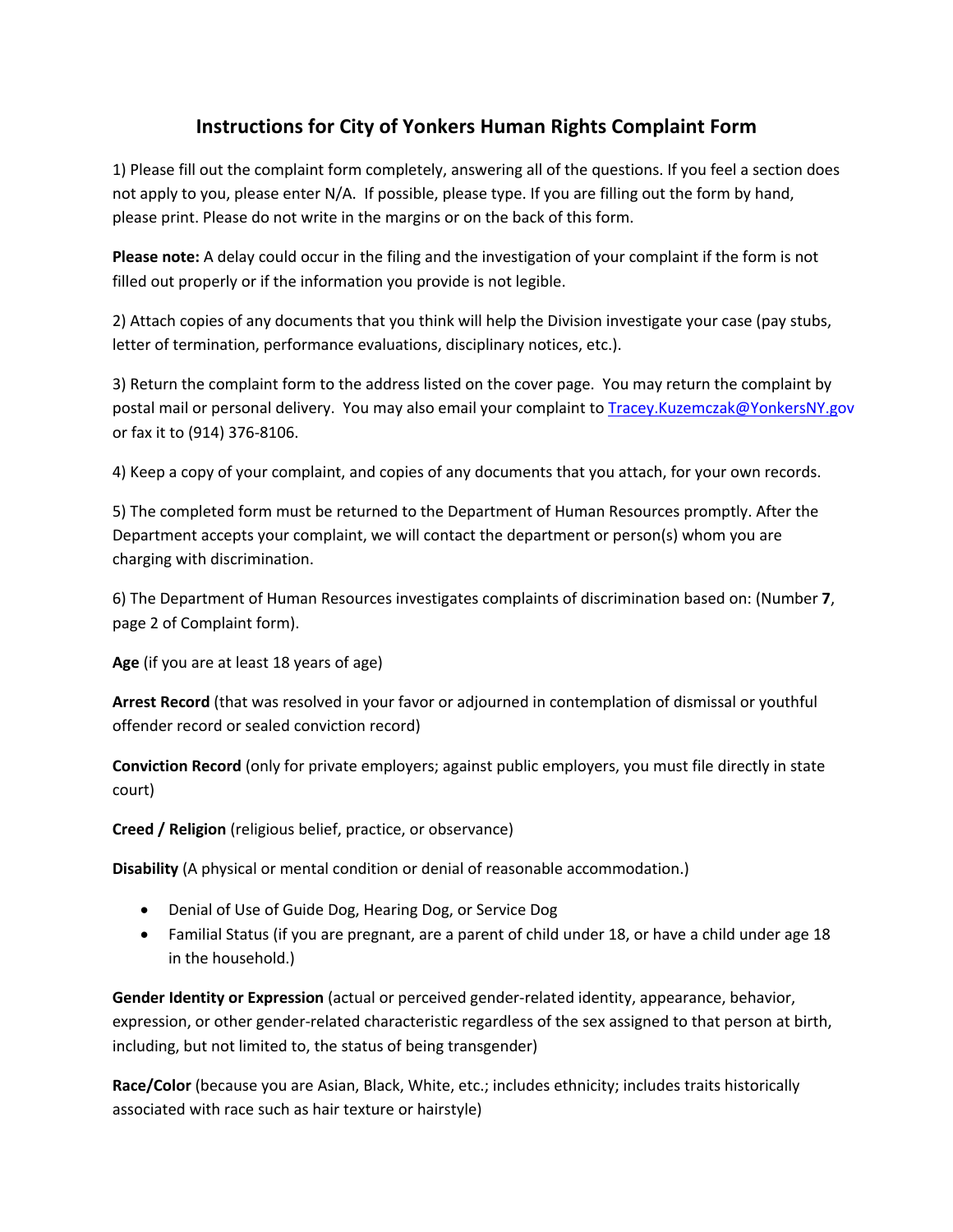**Military Status** (including military reserves)

**Marital Status** (single, married, separated, divorced, widowed)

**National Origin** (the country where you or your ancestors were born)

**Predisposing Genetic Characteristics** (information from a genetic test)

**Pregnancy-Related Condition** (a medical condition related to pregnancy or childbirth or denial of reasonable accommodation of such condition)

**Sexual Orientation** (heterosexual, homosexual, bisexual, asexual, whether actual or perceived)

**Sex** (because of your gender, includes sexual stereotyping, sexual harassment, pregnancy)

**Retaliation** (If you filed a discrimination case before, were a witness or helped someone else with a discrimination case, or opposed or reported discrimination due to race, sex, or any other category listed on this page.) Relationship or Association (with a member or members of a protected category covered under the relevant provisions of the Human Rights Law).

**Please Note:** The Department investigates complaints only if the discrimination is based on one or more of the above reasons. The Department cannot investigate unfair treatment that does not involve one of these reasons. If you do not see anything in this list that applies to your situation, please contact the Department of Human Resources to speak with Tracey Kuzemczak at (914) 377-6045.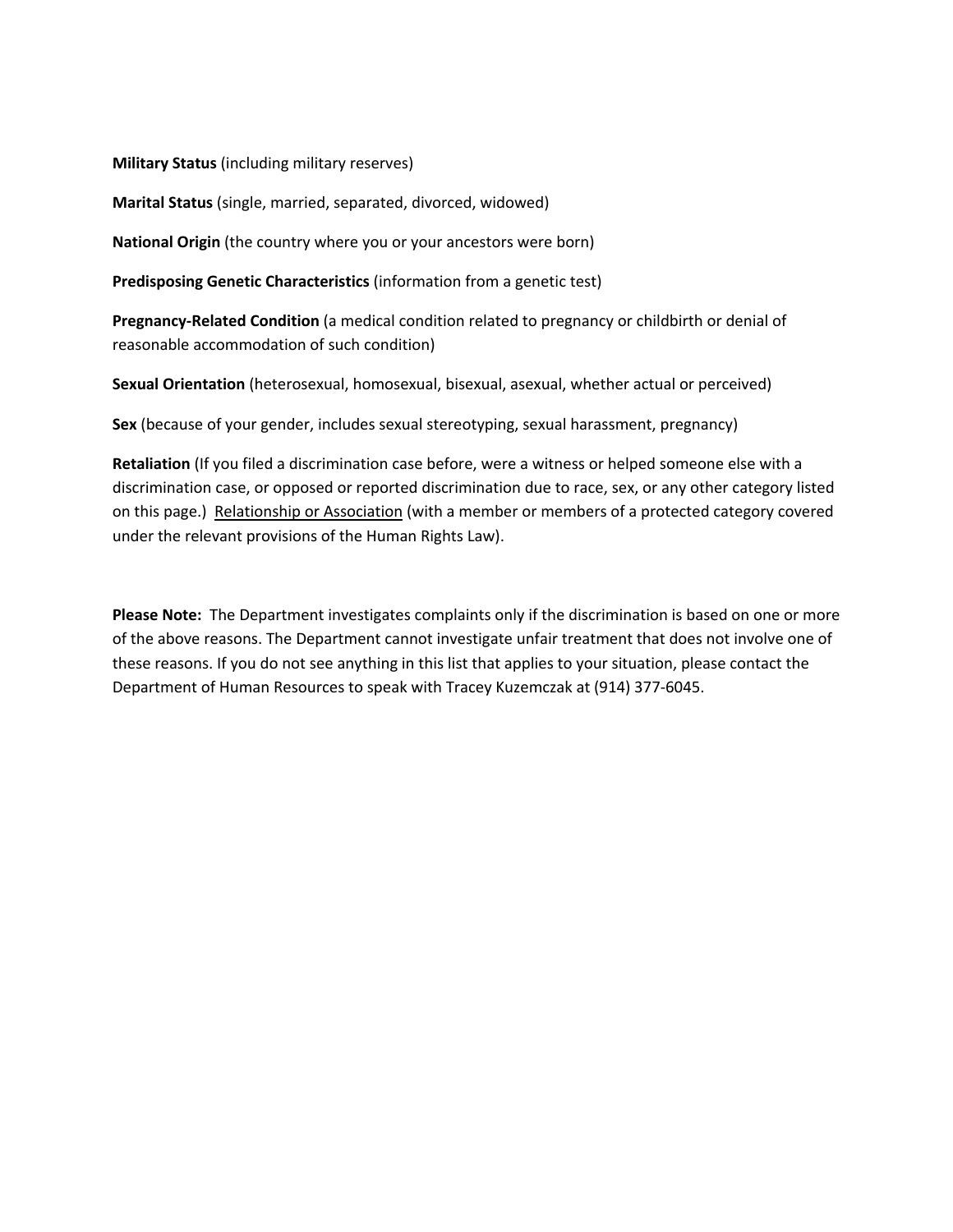# **City of Yonkers Human Rights Employment Complaint Form**

| 1. Your contact information:                                                   |                                                        |     |      |                                                                                      |              |                                  |                                                                                                        |
|--------------------------------------------------------------------------------|--------------------------------------------------------|-----|------|--------------------------------------------------------------------------------------|--------------|----------------------------------|--------------------------------------------------------------------------------------------------------|
| <b>First Name</b>                                                              |                                                        |     |      |                                                                                      |              | Middle Initial/Name              |                                                                                                        |
| Last Name                                                                      |                                                        |     |      |                                                                                      |              |                                  |                                                                                                        |
| <b>Street Address/PO Box</b>                                                   |                                                        |     |      |                                                                                      |              | Apt or Floor #:                  |                                                                                                        |
| City                                                                           |                                                        |     |      |                                                                                      | <b>State</b> |                                  | Zip Code                                                                                               |
| 2. Regulated Areas: You believe you were discriminated against in the area of: |                                                        |     |      |                                                                                      |              |                                  |                                                                                                        |
| genetic history)                                                               | <b>Apprentice Training</b><br>Internship (unpaid only) |     |      | Employment (including paid internship) $\Box$ Labor Organization<br>$\Box$ Licensing |              | $\Box$ Employment Agencies       | Volunteer Firefighting (excludes disability, age, domestic violence victim status, arrest, conviction, |
| 3. You are filing a complaint against:                                         |                                                        |     |      |                                                                                      |              |                                  |                                                                                                        |
| <b>Employer Name</b>                                                           |                                                        |     |      |                                                                                      |              |                                  |                                                                                                        |
| <b>Street Address/PO Box</b>                                                   |                                                        |     |      |                                                                                      |              |                                  |                                                                                                        |
| City                                                                           |                                                        |     |      | <b>State</b>                                                                         |              |                                  | Zip Code                                                                                               |
| Telephone Number:                                                              |                                                        |     | Ext. |                                                                                      |              |                                  |                                                                                                        |
| In what county or borough did the violation take place?                        |                                                        |     |      |                                                                                      |              |                                  |                                                                                                        |
| Individual people who discriminated against you:                               |                                                        |     |      |                                                                                      |              |                                  |                                                                                                        |
|                                                                                |                                                        |     |      |                                                                                      |              |                                  |                                                                                                        |
| Name:                                                                          |                                                        |     |      | Title:                                                                               |              |                                  |                                                                                                        |
| If you need more space, please list them on a separate piece of paper.         |                                                        |     |      |                                                                                      |              |                                  |                                                                                                        |
| 4. Date of alleged discrimination (must be within one year of filing):         |                                                        |     |      |                                                                                      |              |                                  |                                                                                                        |
| The most recent act of discrimination happened on:                             |                                                        |     |      | month                                                                                | day          | year                             |                                                                                                        |
| 5. For employment and internships, how many employees does this company have?  |                                                        |     |      |                                                                                      |              |                                  |                                                                                                        |
| $1 - 3$<br>$\Box$                                                              | $4 - 14$<br>n.                                         |     | П    | $15 - 19$                                                                            |              | 20 or more                       | Don't know                                                                                             |
| 6. Are you currently working for this company?                                 |                                                        |     |      |                                                                                      |              |                                  |                                                                                                        |
| Yes. Date of hire:                                                             |                                                        |     |      | What is your position?                                                               |              |                                  |                                                                                                        |
|                                                                                | month                                                  | day | year |                                                                                      |              |                                  |                                                                                                        |
| No. Last day of work:                                                          |                                                        |     |      | What was your position?                                                              |              |                                  |                                                                                                        |
|                                                                                | month                                                  | day | year |                                                                                      |              |                                  |                                                                                                        |
| I was never hired.                                                             |                                                        |     |      |                                                                                      |              | What position did you apply for? |                                                                                                        |
| Date of application:                                                           | month                                                  | day | year |                                                                                      |              |                                  |                                                                                                        |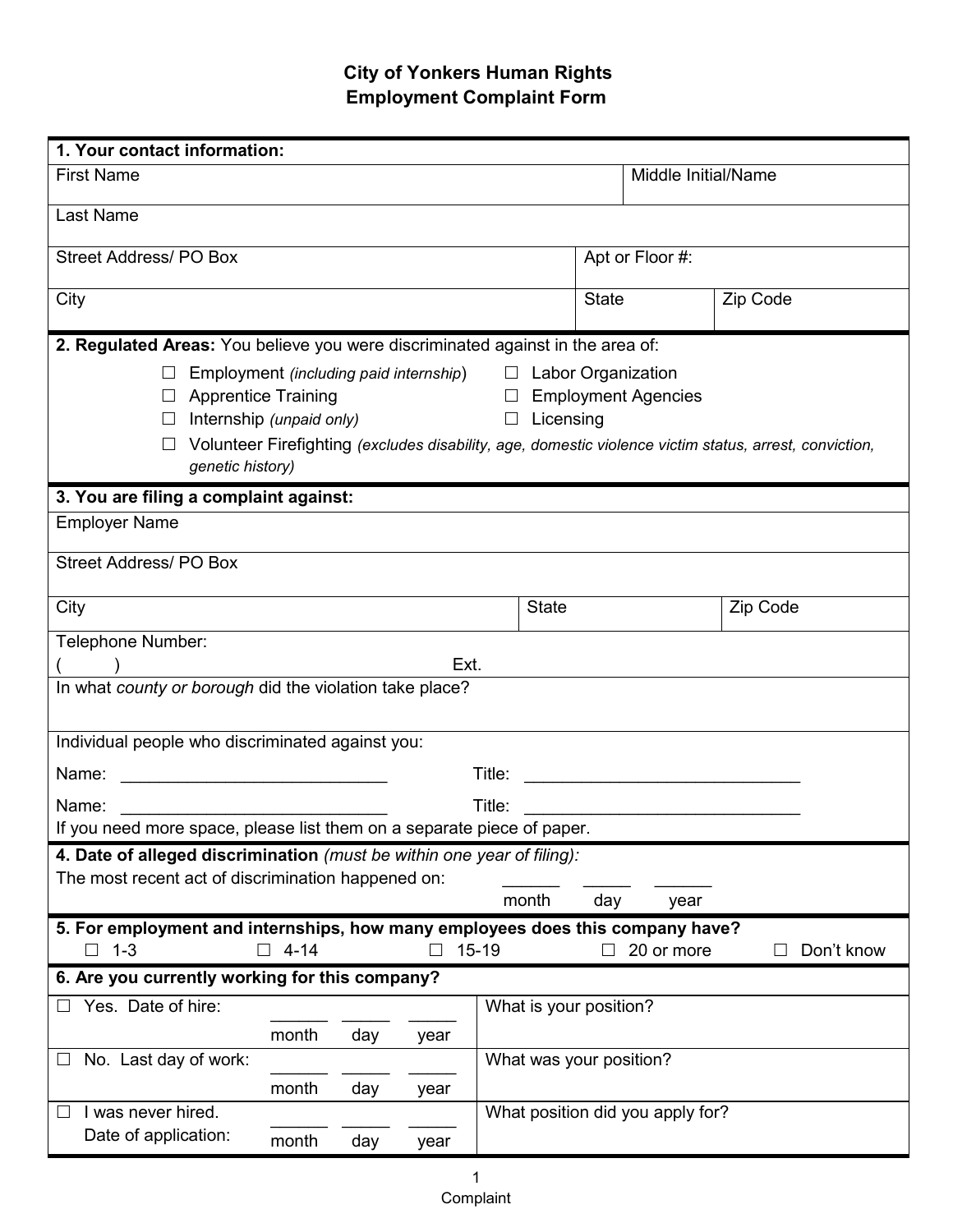| 7. Basis of alleged discrimination:              |                                                                   | Check ONLY the boxes that you believe were the reasons for discrimination. Please look at page 2 of            |
|--------------------------------------------------|-------------------------------------------------------------------|----------------------------------------------------------------------------------------------------------------|
|                                                  | "Instructions" for an explanation of each type of discrimination. |                                                                                                                |
| $\Box$ Age:<br>Date of Birth: __________________ |                                                                   |                                                                                                                |
| □ Arrest Record                                  |                                                                   | $\Box$<br><b>Military Status:</b>                                                                              |
|                                                  |                                                                   | $\Box$ Active Duty $\Box$ Reserves<br>□ Veteran                                                                |
| □ Conviction Record                              |                                                                   | <b>Marital Status:</b><br>$\Box$                                                                               |
| □ Creed/ Religion:                               |                                                                   | □ National Origin:                                                                                             |
| Please specify: ________________                 |                                                                   | Please specify: ___________________                                                                            |
| $\Box$ Disability:                               |                                                                   | □ Predisposing Genetic Characteristic:                                                                         |
| Please specify: _______________                  |                                                                   | Please specify: __________________                                                                             |
|                                                  |                                                                   | □ Pregnancy-Related Condition:<br>Please specify: _________________                                            |
| $\Box$                                           | Gender Identity or Expression, Including the                      | $\Box$ Sexual Orientation:                                                                                     |
| <b>Status of Being Transgender</b>               |                                                                   | Please specify: __________________                                                                             |
| $\Box$ Race/Color or Ethnicity:                  |                                                                   | $\Box$ Sex:                                                                                                    |
| Please specify: _________________                |                                                                   | Please specify:                                                                                                |
| $\Box$                                           | Trait historically associated with race such as hair              | Specify if the discrimination involved:                                                                        |
| texture or hairstyle                             |                                                                   | □ Pregnancy □ Sexual Harassment                                                                                |
|                                                  |                                                                   | If you believe you were treated differently after you filed or helped someone file a discrimination complaint, |
|                                                  |                                                                   | participated as a witness to a discrimination complaint, or opposed or reported discrimination due to any      |
| category above, check below:                     |                                                                   |                                                                                                                |
|                                                  |                                                                   | □ Retaliation: How did you oppose discrimination: _____________________________                                |
|                                                  |                                                                   | 8. Acts of alleged discrimination: What did the person/company you are complaining against do? Check all       |
| that apply                                       |                                                                   |                                                                                                                |
| Refused to hire me<br>□                          | Denied me an<br>□                                                 | Denied me leave time or<br>Harassed/ intimidated<br>问<br>ப                                                     |
|                                                  | accommodation for my                                              | other benefits<br>me (other than sexual                                                                        |
|                                                  | disability or pregnancy-<br>related condition                     | harassment)                                                                                                    |
| Fired me/laid me off<br>ப                        | Denied me overtime<br>□                                           | Sexually harassed or<br>Did not call back after<br>□<br>⊡                                                      |
|                                                  | benefits                                                          | intimidated me<br>lay-off                                                                                      |
| Demoted me<br>□                                  | Paid me a lower salary<br>□                                       | Gave me different or<br>Denied me<br>$\Box$<br>⊡                                                               |
|                                                  | than other co-workers                                             | worse job duties than<br>services/treated differently                                                          |
|                                                  | doing the same job                                                | other workers doing the<br>by employment agency<br>same job                                                    |
| Suspended me<br>ப                                | Denied me an<br>□                                                 | Gave me a disciplinary<br>Unlawful inquiry, or<br>$\Box$<br>⊡                                                  |
|                                                  | accommodation for my                                              | limitation, specification or<br>notice or negative                                                             |
|                                                  | religious practices                                               | performance review<br>discrimination in job                                                                    |
| Denied me training<br>ப                          | Denied me promotion/<br>□                                         | advertisement<br>Denied a license by a<br>Other:<br>$\Box$<br>$\Box$                                           |
|                                                  | pay raise                                                         | licensing agency                                                                                               |
|                                                  |                                                                   |                                                                                                                |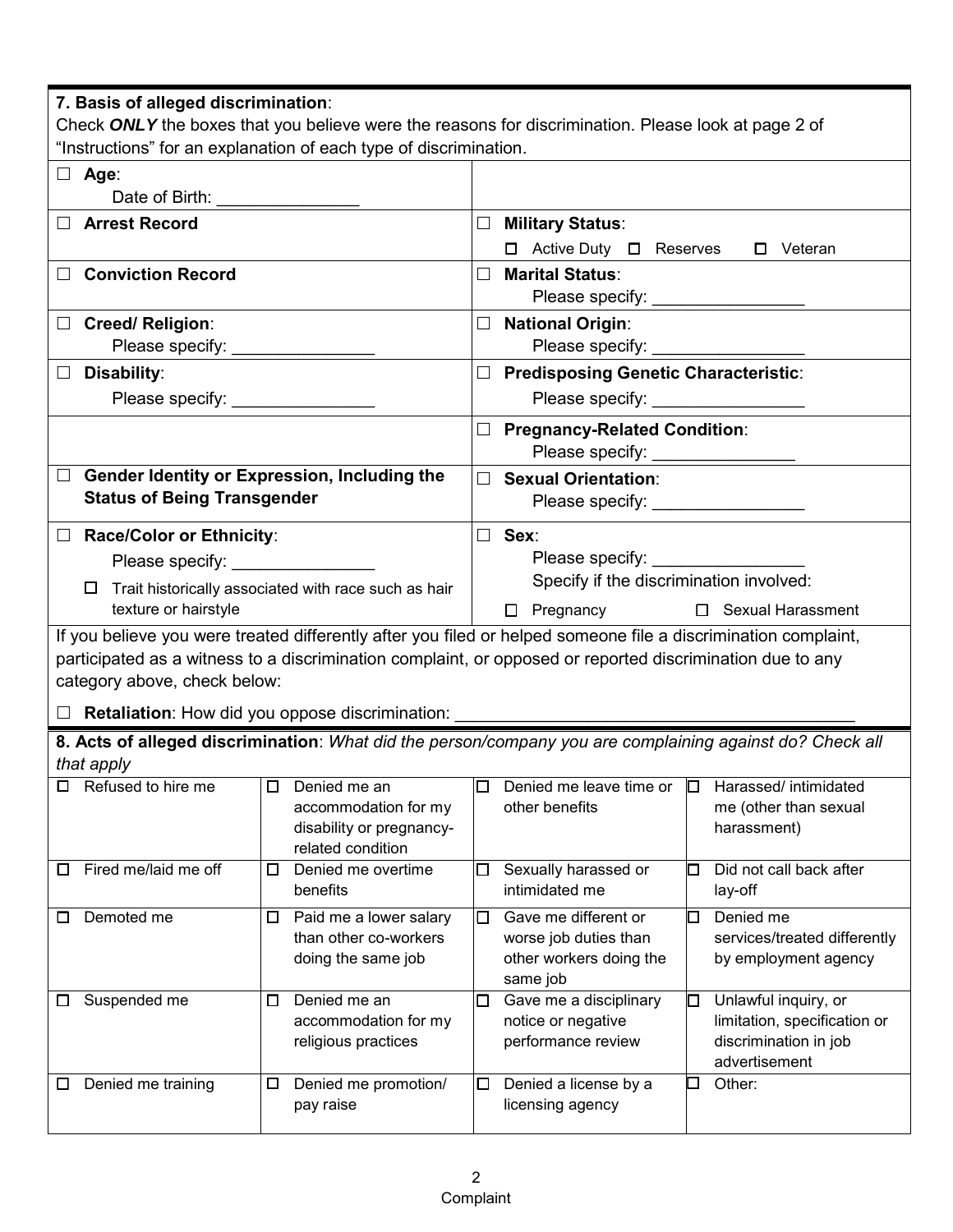## 9. Description of alleged discrimination

Г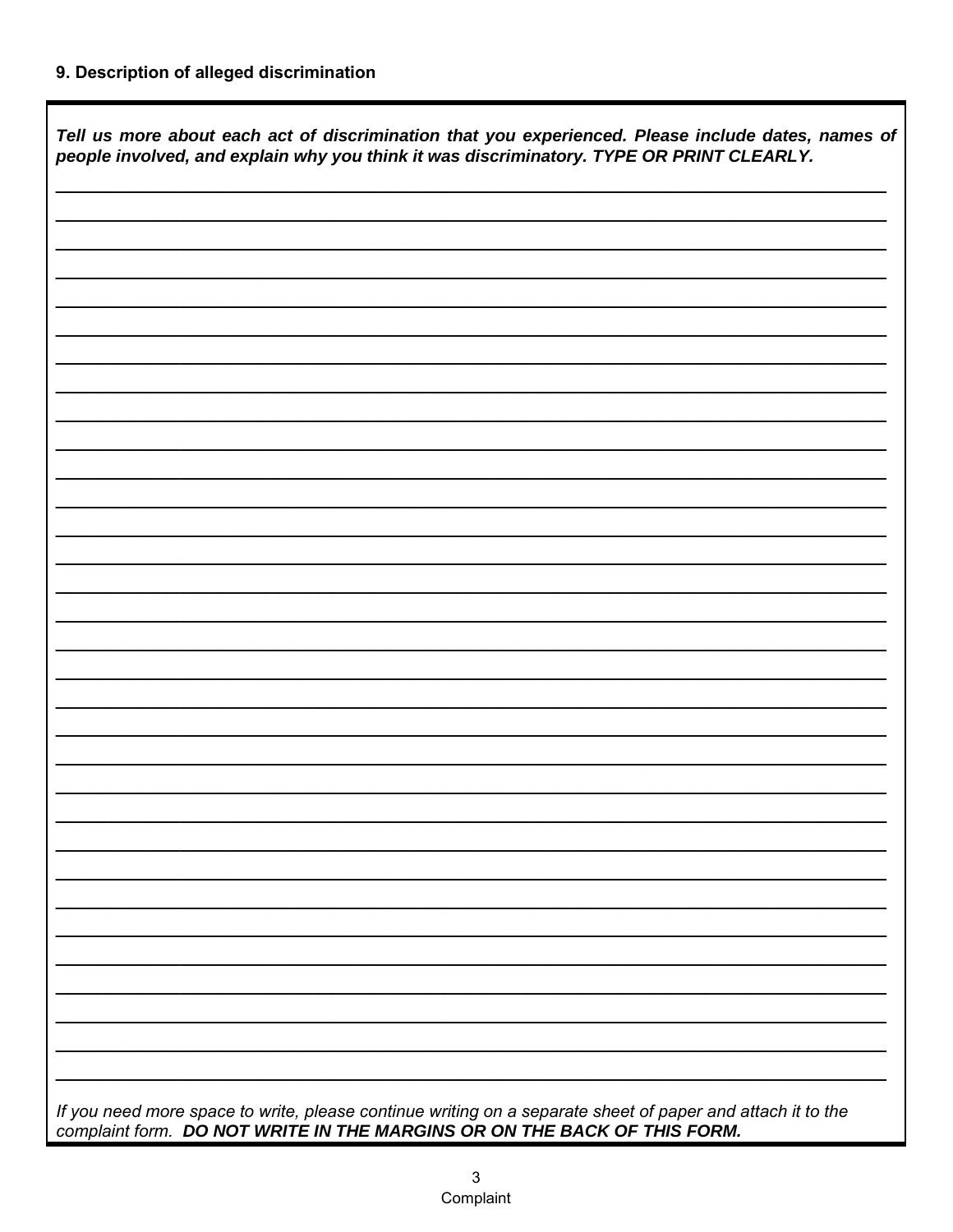## **Additional Information**

#### *This page is for the Division's records and will remain confidential and will not be sent to the company or person(s) whom you are filing against.*

| 1. Contact Information                                                                                           |                                                                                                                  |
|------------------------------------------------------------------------------------------------------------------|------------------------------------------------------------------------------------------------------------------|
| My primary telephone number:                                                                                     | My secondary telephone number:                                                                                   |
| $\begin{pmatrix} 1 & 1 \\ 1 & 1 \end{pmatrix}$                                                                   | (<br><u> 1970 - Jan Alexandria (</u>                                                                             |
| My email address:                                                                                                | Date of birth:                                                                                                   |
|                                                                                                                  |                                                                                                                  |
| Contact person: (Someone who does not live with you but will know how to contact you if the Division cannot      |                                                                                                                  |
| reach you)                                                                                                       |                                                                                                                  |
| Name:                                                                                                            |                                                                                                                  |
|                                                                                                                  |                                                                                                                  |
|                                                                                                                  |                                                                                                                  |
|                                                                                                                  |                                                                                                                  |
|                                                                                                                  |                                                                                                                  |
|                                                                                                                  |                                                                                                                  |
| 2. Special Needs                                                                                                 |                                                                                                                  |
| I am in need of:                                                                                                 |                                                                                                                  |
|                                                                                                                  |                                                                                                                  |
|                                                                                                                  | $\Box$ Privacy. Keep my contact information confidential as I am a victim of domestic violence                   |
| $\Box$                                                                                                           |                                                                                                                  |
|                                                                                                                  |                                                                                                                  |
| 3. Settlement / Conciliation                                                                                     |                                                                                                                  |
| To settle this complaint, I would accept: (Explain what you want to happen as a result of this complaint. Do you |                                                                                                                  |
| want a letter of apology, your job back, lost wages, an end to the harassment, etc.?)                            |                                                                                                                  |
|                                                                                                                  |                                                                                                                  |
|                                                                                                                  |                                                                                                                  |
|                                                                                                                  |                                                                                                                  |
|                                                                                                                  |                                                                                                                  |
| 4. Witnesses (information about witnesses may be shared with the parties as necessary for the                    |                                                                                                                  |
| <i>investigation)</i><br>The following people saw or heard the discrimination and can act as witnesses:          |                                                                                                                  |
|                                                                                                                  |                                                                                                                  |
|                                                                                                                  |                                                                                                                  |
|                                                                                                                  |                                                                                                                  |
| Telephone Number: () ______- - _______                                                                           |                                                                                                                  |
| What did this person witness?                                                                                    |                                                                                                                  |
|                                                                                                                  |                                                                                                                  |
|                                                                                                                  |                                                                                                                  |
|                                                                                                                  |                                                                                                                  |
|                                                                                                                  |                                                                                                                  |
| What did this person witness?                                                                                    |                                                                                                                  |
|                                                                                                                  |                                                                                                                  |
|                                                                                                                  | and the control of the control of the control of the control of the control of the control of the control of the |
|                                                                                                                  |                                                                                                                  |
|                                                                                                                  |                                                                                                                  |